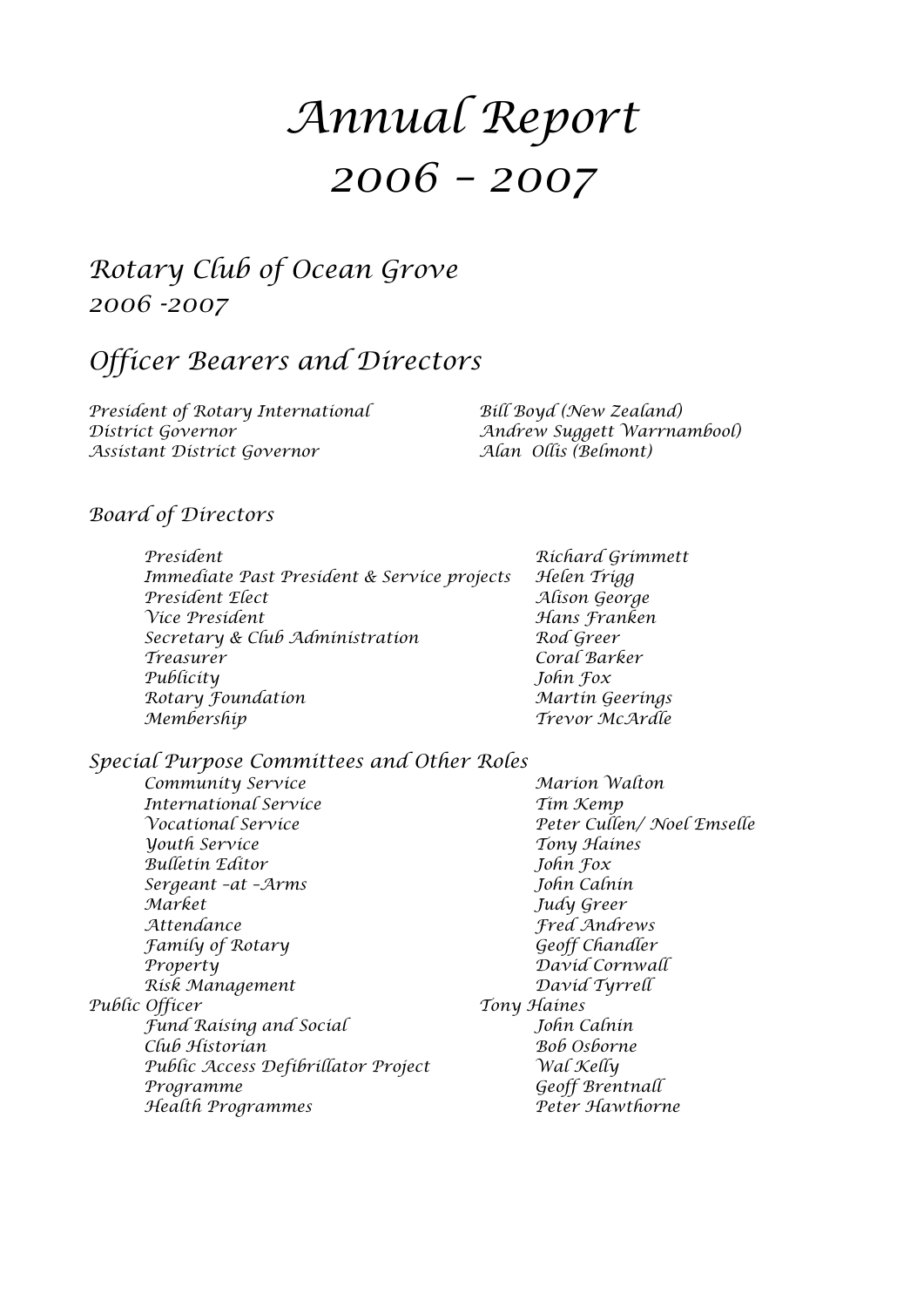# **Past Service & Service Recognition**

| 1983-84<br>Wal Kelly<br><b>Alan Kilpatrick</b><br>Frank Mountford<br>Alan Kilpatrick<br>1984-85<br><b>Henry Hudson</b><br>1985-86<br>Denis Joseph<br>John Calnin<br>1986-87<br>Denis Joseph<br><b>Jim MacDonald</b><br>Maurice Barwick<br>1987-88<br>Hans Franken<br>1988-89<br><b>Maurice Barwick</b><br><b>Trevor McArdle</b><br>Jim MacDonald<br>1989-90 | <b>Past Presidents</b> |  | <b>Past Secretaries</b> |  |
|-------------------------------------------------------------------------------------------------------------------------------------------------------------------------------------------------------------------------------------------------------------------------------------------------------------------------------------------------------------|------------------------|--|-------------------------|--|
|                                                                                                                                                                                                                                                                                                                                                             |                        |  |                         |  |
|                                                                                                                                                                                                                                                                                                                                                             |                        |  |                         |  |
|                                                                                                                                                                                                                                                                                                                                                             |                        |  |                         |  |
|                                                                                                                                                                                                                                                                                                                                                             |                        |  |                         |  |
|                                                                                                                                                                                                                                                                                                                                                             |                        |  |                         |  |
|                                                                                                                                                                                                                                                                                                                                                             |                        |  |                         |  |
|                                                                                                                                                                                                                                                                                                                                                             |                        |  |                         |  |
| Maurice Barwick<br><b>Geoff Brentnall</b><br>1990-91                                                                                                                                                                                                                                                                                                        |                        |  |                         |  |
| 1991-92<br>Peter Robinson<br><b>Bob Osbourne</b>                                                                                                                                                                                                                                                                                                            |                        |  |                         |  |
| 1992-93<br>Geoff Morphett<br><b>Bob Osbourne</b>                                                                                                                                                                                                                                                                                                            |                        |  |                         |  |
| Ken Thibou<br>1993-94<br>Eric Bare                                                                                                                                                                                                                                                                                                                          |                        |  |                         |  |
| <b>Bob Osbourne</b>                                                                                                                                                                                                                                                                                                                                         |                        |  |                         |  |
| Geoff Chandler<br>1994-95<br>John Dodgshun                                                                                                                                                                                                                                                                                                                  |                        |  |                         |  |
| 1995-96<br><b>Gerry Spencer</b><br>John Dodgshun                                                                                                                                                                                                                                                                                                            |                        |  |                         |  |
| 1996-97<br><b>Barry Reid</b><br>John Dodgshun                                                                                                                                                                                                                                                                                                               |                        |  |                         |  |
| Mark Donehue<br>1997-98<br>Coral Barker                                                                                                                                                                                                                                                                                                                     |                        |  |                         |  |
| 1998-99<br><b>Martin Geerings</b><br><b>Mark Donehue</b>                                                                                                                                                                                                                                                                                                    |                        |  |                         |  |
| 1999-00<br>Peter Cullen<br>Mark Donehue                                                                                                                                                                                                                                                                                                                     |                        |  |                         |  |
| Hans Franken<br>2000-01<br><b>Geoff Morphett</b>                                                                                                                                                                                                                                                                                                            |                        |  |                         |  |
| John Powell<br>$2001 - 02$<br><b>Tony Haines</b>                                                                                                                                                                                                                                                                                                            |                        |  |                         |  |
| Colin Brown<br><b>Tony Haines</b><br>2002-03                                                                                                                                                                                                                                                                                                                |                        |  |                         |  |
| <b>Geoff Brentnall</b><br><b>Tony Haines</b><br>2003-04                                                                                                                                                                                                                                                                                                     |                        |  |                         |  |
| Dennis Saliba<br>2004-05<br>Tim Kemp                                                                                                                                                                                                                                                                                                                        |                        |  |                         |  |
| <b>Helen Trigg</b><br>David Cornwell<br>2005-06                                                                                                                                                                                                                                                                                                             |                        |  |                         |  |
| <b>Richard Grimmett</b><br>2006-07<br>Rod Greer                                                                                                                                                                                                                                                                                                             |                        |  |                         |  |

# **Service Recognition**

**Four Avenues of Service Citation** PDG Henry Hudson

**Rotary Foundation Meritorious Service Citation** PDG Henry Hudson

### **Paul Harris Fellows:**

| Moyia Armstrong | Peter Hawthorne          |
|-----------------|--------------------------|
| Eric Bare       | Henry Hudson – Sapp. Pin |
| Coral Barker    | Isabella Hudson          |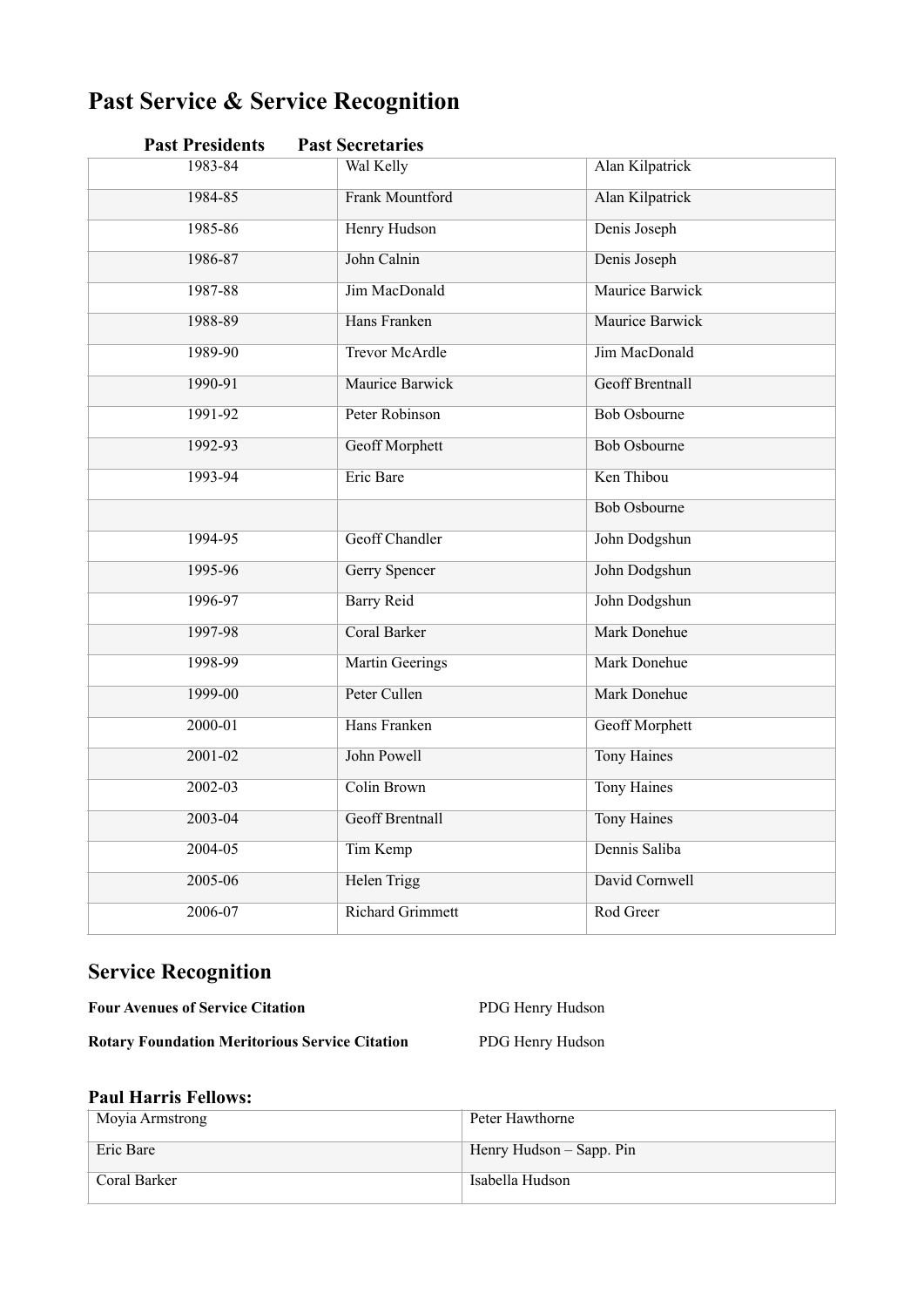| Graham Bath - Sapp. Pin | Wal Kelly             |
|-------------------------|-----------------------|
| Rodney Birrell          | <b>Trevor McAedle</b> |
| <b>Geoff Brentnall</b>  | Geoff Morphett        |
| Colin Brown             | Frank Mountford       |
| John Calnin             | <b>Bob Osbourne</b>   |
| <b>Geoff Chandler</b>   | Bill Penna            |
| <b>Charles Dawborn</b>  | Peter Robinson        |
| John Dodgshun           | Roy Rose              |
| John Fox - Sapp. Pin    | Ron Todd              |
| Hans Franken            | David Tyrrell         |
| Martin Geerings         | Dennis Wooten         |
| Robert Grant            | John Wynn             |
| Tony Haines             |                       |
|                         |                       |

**Rotary Club of Ocean Grove 2006 - 2007**

# **President's Report**

Our terrific club has so many parts. The Rotary symbol reminds me of a cog inside a watch, clean, tiny, brassy and perfect. Smaller gears surround it. Some turn at high speed, others are steady, accurate, experienced. Each member plays their part in the club.

And the best thing – this timepiece is self-winding! It is the constant motion that keeps it going. It does not rely on one person to run, day after day, year after year, for more than 100 years. The motion – lets call it 'Rotary in Motion' provides the momentum, the impetus to restore a broken world – water for those who thirst, medicine for those who hurt, education for peace, shelter for those who are victims. Rotary is friendship, vocational ethics, fellowship and Rotary is the mechanism that allows us to make a difference.

It has been a privilege to be the president of this club for the past 12 months. We have done some great work, and had some great fun.

Our regular Community Market continues to be a mainstay. This popular 70 +-stall community market operates at Kingston Park, Ocean Grove for 6 months of each year, involving all members. Judy Greer has been outstanding as Market Coordinator – outstanding because of the quiet and super-efficient way things have been done. Well done to Judy, your committee, and helpers.

Public Access Defibrillators in the community (PAD). The project aims to increase awareness of the benefits of early defibrillation for sudden cardiac arrest (before an ambulance arrives) and to install 10 units in the Ocean Grove Community. Units cost around \$3000 each and are installed by the club. Donations and grants are used to cover some of the costs. This project is encouraged as a District endeavor and was displayed at the District Convention attracting much interest from other clubs including the RI President's representative Rob Crabtree. Wal Kelly continues to drive this project and his efforts should be commended. Wal never gives up! We have installed units at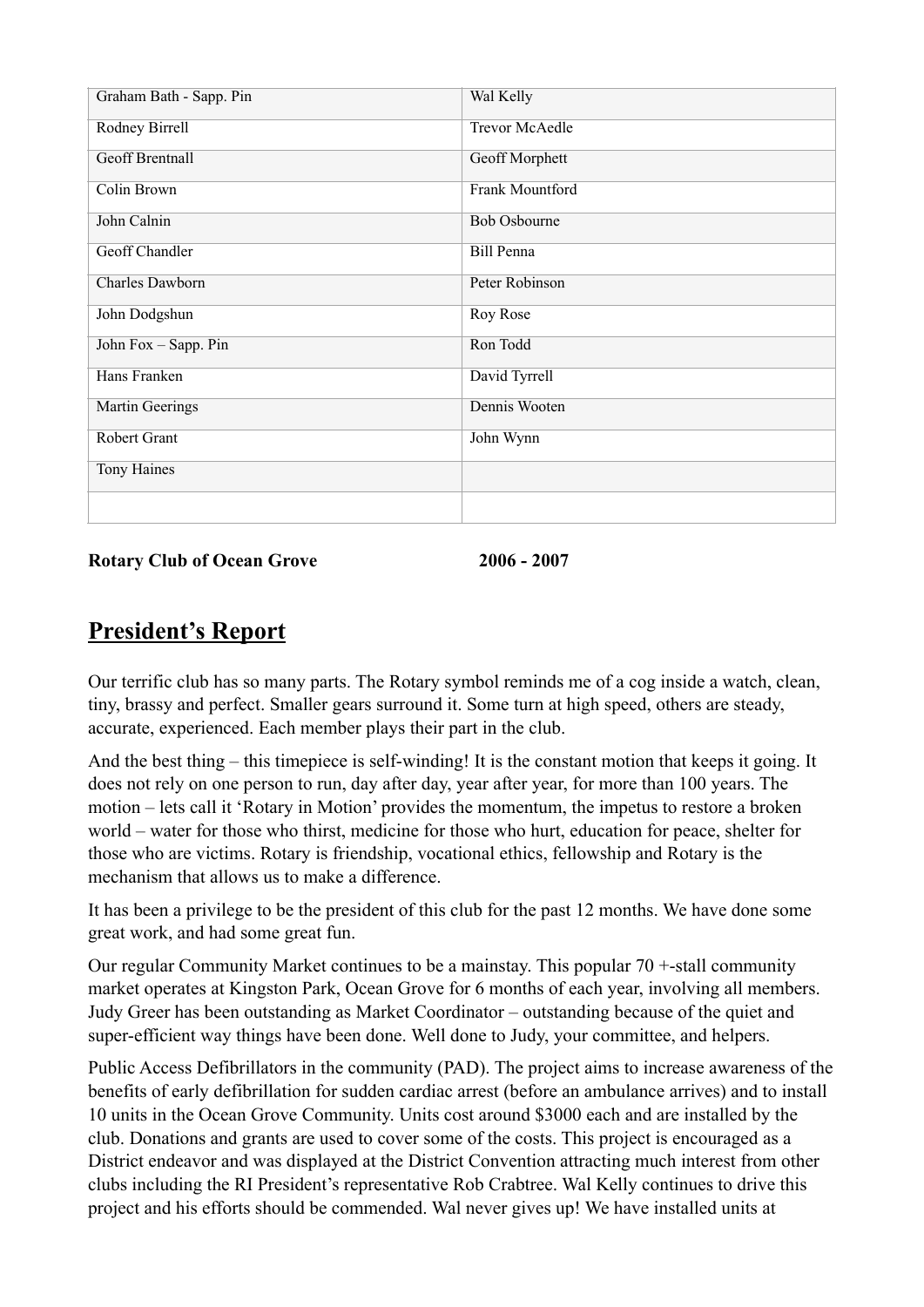Marketplace, Surfside Centre, The Football Club and COGG Customer Service Centre. Discussions continue with the Ocean Grove Golf Club and Bowling Club, and it is hoped that a unit can be placed in the main street. We are leading the way with this life-saving project as public awareness of the need for Public Access Defibrillation grows.

Ballarat Car Raffle - sale of 636 books - net profit \$10,176.00. A concerted effort by members achieves this fantastic result! Geoff Ford makes it all happen with a passion! Well-done Geoff!

Rotary Vocational Service Awards: Vocational Service Awards are given each year to worthy people in the community – Peter Cullin arranged a great night during the year when our very own Donald Jensen received the award along with Barwon Heads mechanic David Jantzen.

Paul Harris Fellow Annual Dinner: Initiated by Ocean Grove's newest PHF, Martin Geerings, the inaugural dinner was held on 1st December 2006 at Dromolan House in West Geelong. The event raised over \$900 for the Foundation and is set to become a popular annual dinner – Well done Martin and Geoff Chandler.

Youth – RYPEN (Rotary Youth Program of Enrichment), R.Y.L.A. (Rotary Youth Leadership Award), National Youth Science Forum, Graham Bath Junior Community Awards (formerly Rotary Junior Community Awards) and Roy Rose Awards (Citizenship Awards made to students at Bellarine Secondary College). These programs involve a number of students from local primary and secondary schools in development and educational initiatives. It is thanks to Tony Haines that we have great connections with these schools and are able to facilitate these worthy programmes.

DIK (Donations in Kind) The club has participated in a number of collections for DIK. Recently a \$1500 contribution was made in response to the request for support to ship goods to third world counties – Tim Kemp's energy for International service is only matched by his energy for a certain football team (which should remain nameless for fear of him swanning about!).

Community Service: A response to a request to clean up the very overgrown yard of a person with some significant health issues gave the members a chance to do some 'hands-on' work with a clear result at the end of the day(We did that twice!). Redevelopment of the local Neighbourhood Centre garden – a one day 'front yard blitz' and more recently the Stephanie Alexander Kitchen Garden Foundation are just a few of the fantastic efforts of Marion Walton, always assisted by Bill. Well done to you both.

Participation in the Anzac Day ceremony and dawn service BBQ – bacon and egg sandwiches, free of charge to all who attend the dawn service. This is a special and moving contribution, acknowledging of our service men and women, driven by John Calnin. The seniors Christmas Dinner this year was bigger and better than ever.

We have had free CPR refresher courses run throughout the year (Wal Kelly), Red Cross Calling, Blood Challenge, Organ Donor Week support and Bowel Scan. Great work by Vic Harnath, Peter Hawthorn and many other contributors.

International Service: One of our highlights was the hosting of 4 couples from sister club – Southampton, Ontario, Canada. Including PE Keith (and Judy) Nixon – the 10 day hosted stay including many adventures and tours. Rod and Judy are planning a reciprocal visit around September next year and encourage others to join them. Congratulations to Tim Kemp, who initiated the idea, and John Fox who worked (and worked) to make it happen so well. The itinerary was first class!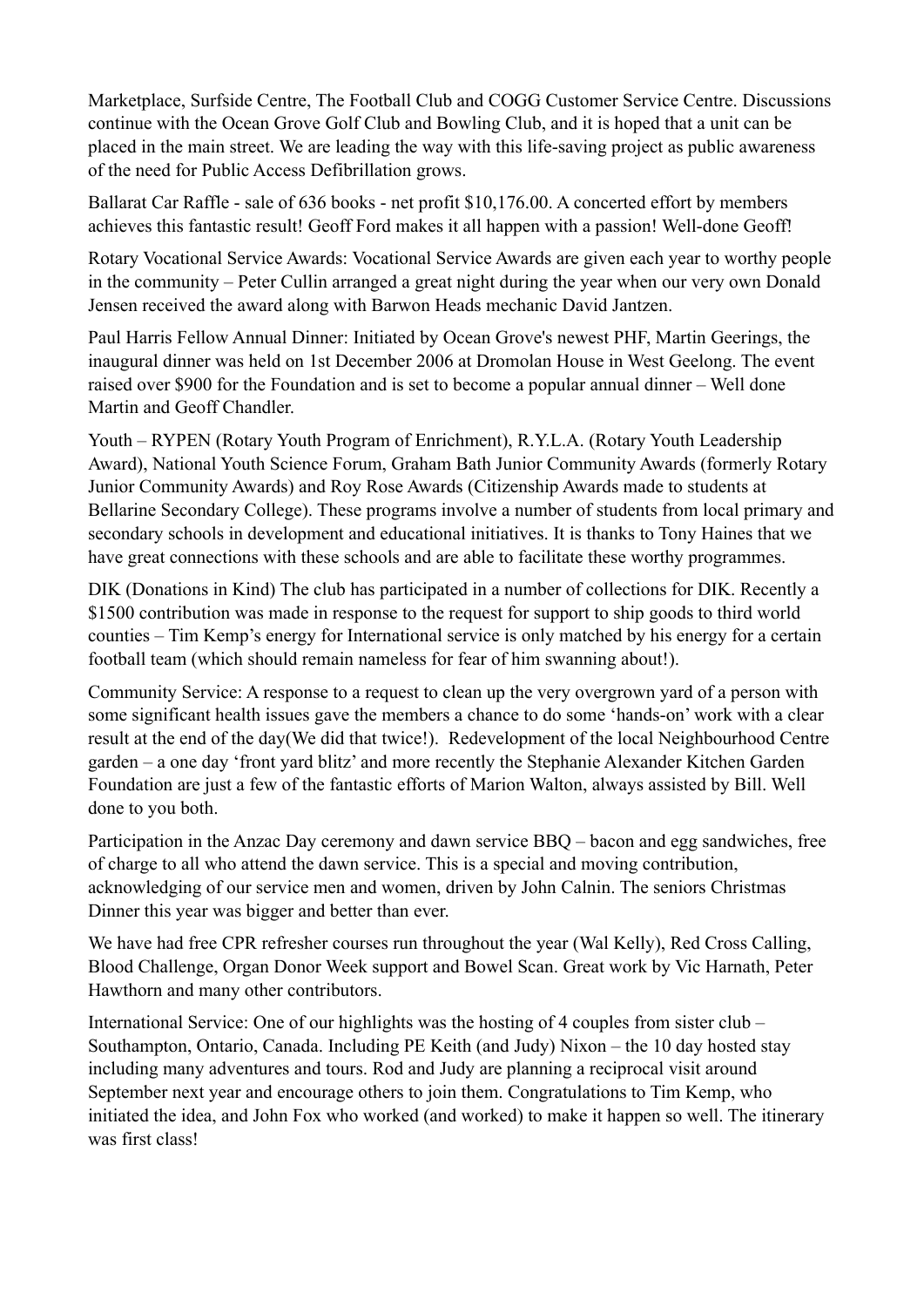This relationship has led to a Joint water project undertaken in the Dominican – contributing around \$4000CAD to BioSand water filter project. Members have been invited to travel to the Dominican to view the project as part of the reciprocal visit in 2008.

Publicity and Membership were given greater prominence under the new structure.

The club had the good fortune to be given the use of a shop at the Ocean Grove Marketplace for a period of about 6 months until it was let to a tenant. This gave us a great opportunity to promote Rotary and the PAD Project. We had the Minister for Health, Bronwyn Pike, MP Lisa Neville, DG Andrew Suggett, ADG Alan Ollis and HBA Ambassador Emma Carney visit the shopfront.

A number of articles have appeared in local newspapers throughout the year. Local community publications publish parts of the club bulletin. The intrepid John Fox consistently publishes our 'bully' each week – which we all study faithfully. He makes us laugh, he makes us cry.

The free blog style website continues to operate, with bulletins posted each week as well as regular updates. The website has all of the club bulletins since the site began in 2004. HYPERLINK "http://www.rotaryoceangrove.blogspot.com" www.rotaryoceangrove.blogspot.com

Membership: It has been terrific to welcome new members to the club this year. Well done Trevor McArdle. Members don't just come along, your encouragement (also threats and cajoles) have contributed greatly.

Development of leaders beyond club level: The club has had two consecutive Assistant Governors – Tim Kemp 2006/2007 and Helen Trigg 2007/2008. We must acknowledge and support the efforts of these members, who give so much of their time and skills. Helen, we are excited that you will nominate for DG in 2011/2012 and we are with you all the way!

Funds raised: The club distributed 23,700 at the end of the Rotary year alone, including 5000 to Rotary Peace Scholarship and 3000 to The Rotary Foundation. It is great to see this level of commitment to the Foundation.

Special thanks to my ever-reliable secretary Rod Greer, Vice President Hans Franken, sergeant John Calnin and treasurer Coral Barker. Thanks mostly to the members. You are very gracious. It has been fun.

Best wishes to Alison George in your year as club president. I know that we all look forward to a fantastic time as the Rotary gears continue to turn.

### **Richard Grimmett**

**President** 

# **Treasurer's Report**

Explanatory note re change of dates

July 2006 – May 2007

Annual reports in previous years have represented the final figures that are presented to the auditors. This year due to a change in the requirements of government for charitable organizations we are required to follow the fiscal year and therefore cannot prepare a full report in time for our board change-over.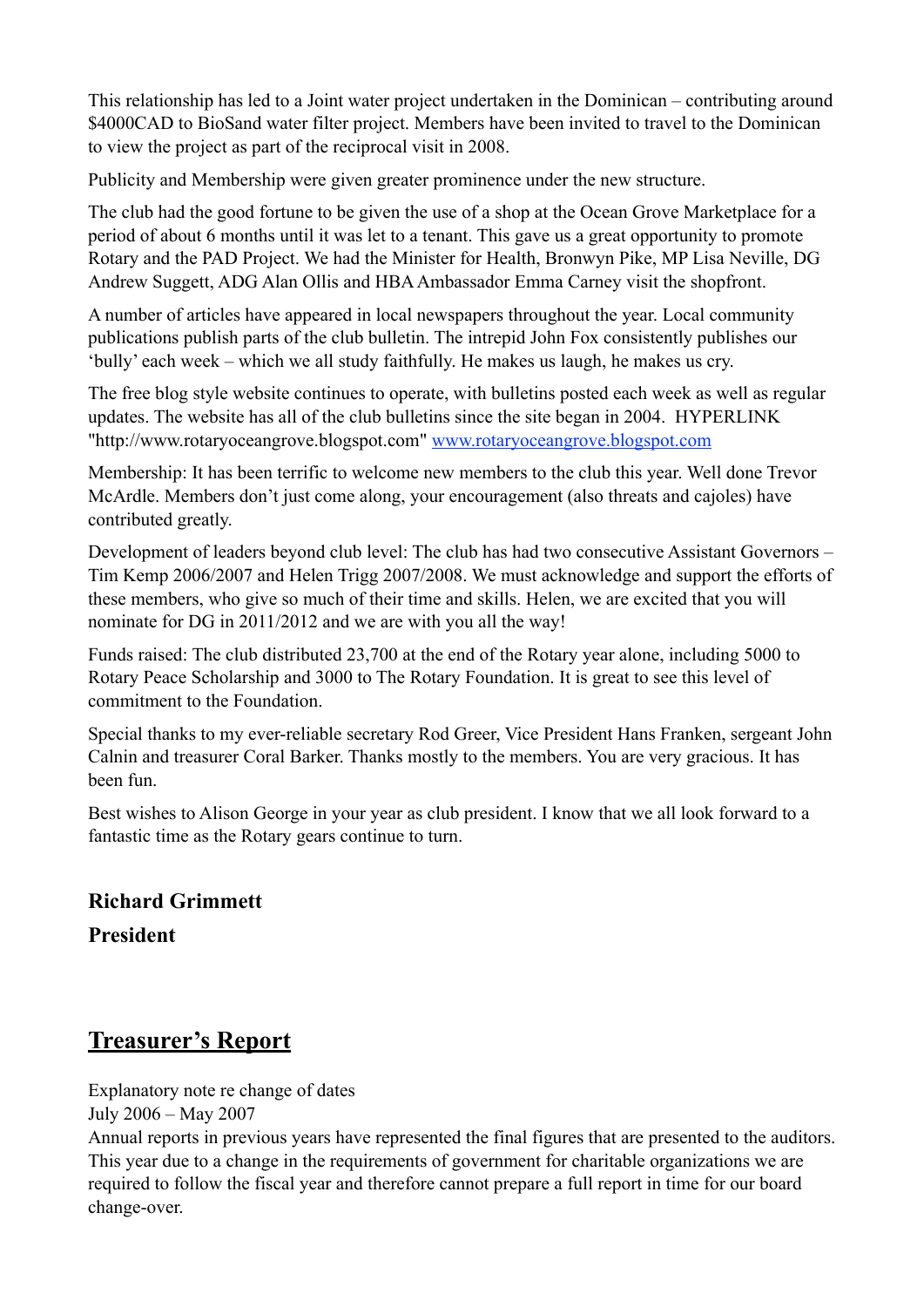The audited report from 1<sup>st</sup> July 2006 to June 30<sup>th</sup> 2007 is to be presented to the club at our Annual General Meeting in October/November.

The following report is from 19th April 2007 to 25th May 2007 which details the clubs present financial status and is followed by a list of funds allocated since 1st July 2006, and a further list of funds committed from this years fundraising.

### **Treasurer's Report as at 25th May 2007**

| <b>Administration Account</b> |         |         |
|-------------------------------|---------|---------|
| Balance at 19th April 2007    |         | 823.35  |
| Receipts                      |         |         |
| Meals                         | 2712.00 |         |
| Fines                         | 65.85   |         |
| Raffle                        | 234.40  |         |
| <b>Footy Tips</b>             | 442.00  | 3454.25 |
|                               |         | 4277.60 |
| Expenditure                   |         |         |
| Meals                         | 2628.00 |         |
| Membership Expences           | 380.59  | 3008.59 |
|                               |         | 1269.01 |

### **Charities Account**

Balance at 19th April 2007 30212.00

### **Receipts**

| Market stalls 2007-08  | 350.00 |          |
|------------------------|--------|----------|
| Refund Rypen           | 30.00  |          |
| Cycle Australia        | 805.00 |          |
| Club Geelong – Diaries | 13.00  | 1198.00  |
|                        |        | 31410.00 |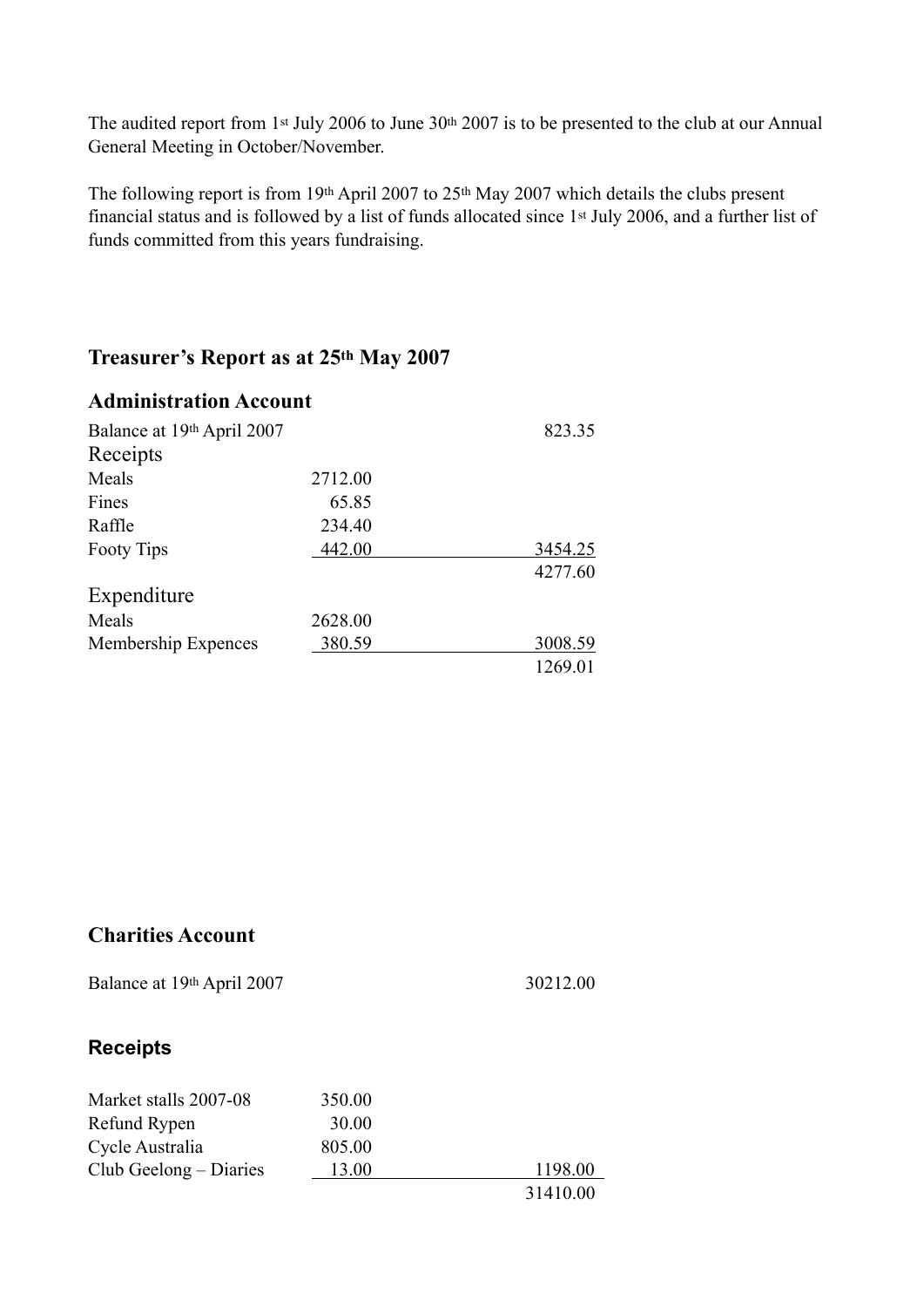# **Expenditure**

| Market                         | 211.90  |          |          |
|--------------------------------|---------|----------|----------|
| <b>Anzac Day Breakfast</b>     | 270.00  |          |          |
| PAD Project                    | 2765.75 |          |          |
| Rotary Club of Port Pirie      | 20.00   |          |          |
| Rotary Junior Community        |         |          |          |
| Awards                         | 70.00   |          |          |
| Gordon Institute Vocational    |         |          |          |
| Award                          | 100.00  |          |          |
| Rotary Club of Southampton     | 1800.00 |          |          |
| Shelter Box Program            | 1200.00 | 6437.65  |          |
|                                |         | 24972.35 |          |
|                                |         |          |          |
| Balance at 19th April 2007     |         | 31035.35 |          |
| <b>Plus Receipts</b>           |         | 4652.25  |          |
|                                |         | 35687.60 |          |
| Less Expenditure               |         | 9446.24  | 26241.36 |
|                                |         |          |          |
| <b>Administration Account</b>  |         | 1269.01  |          |
| <b>Charities Account</b>       |         | 24972.35 | 26241.36 |
|                                |         |          |          |
| Bank Balance at 25th M ay 2007 |         | 23444.44 |          |
| Less Cheques not presented     |         | 3240.00  |          |
|                                |         | 20204.44 |          |
| Plus V2 Account                |         | 6036.92  | 26241.36 |

#### **Allocated Funds July 1st 2006 to May 25th 2007**

| <b>Project</b>                                              | <b>Service Area</b> | <b>Amount S</b> |
|-------------------------------------------------------------|---------------------|-----------------|
| Police Associaton Gym<br>Equipment                          | Youth               | 2000.00         |
| <b>Community Support Register</b>                           | Community           | 500.00          |
| Youth Science Award                                         | Youth               | 300.00          |
| <b>RAWCS</b>                                                | International       | 20.00           |
| <b>Elderly Citizens Christmas</b><br>Party                  | Community           | 2185.00         |
| Corio Bay Senior College-<br>Young Single Mother<br>Program | Youth               | 600.00          |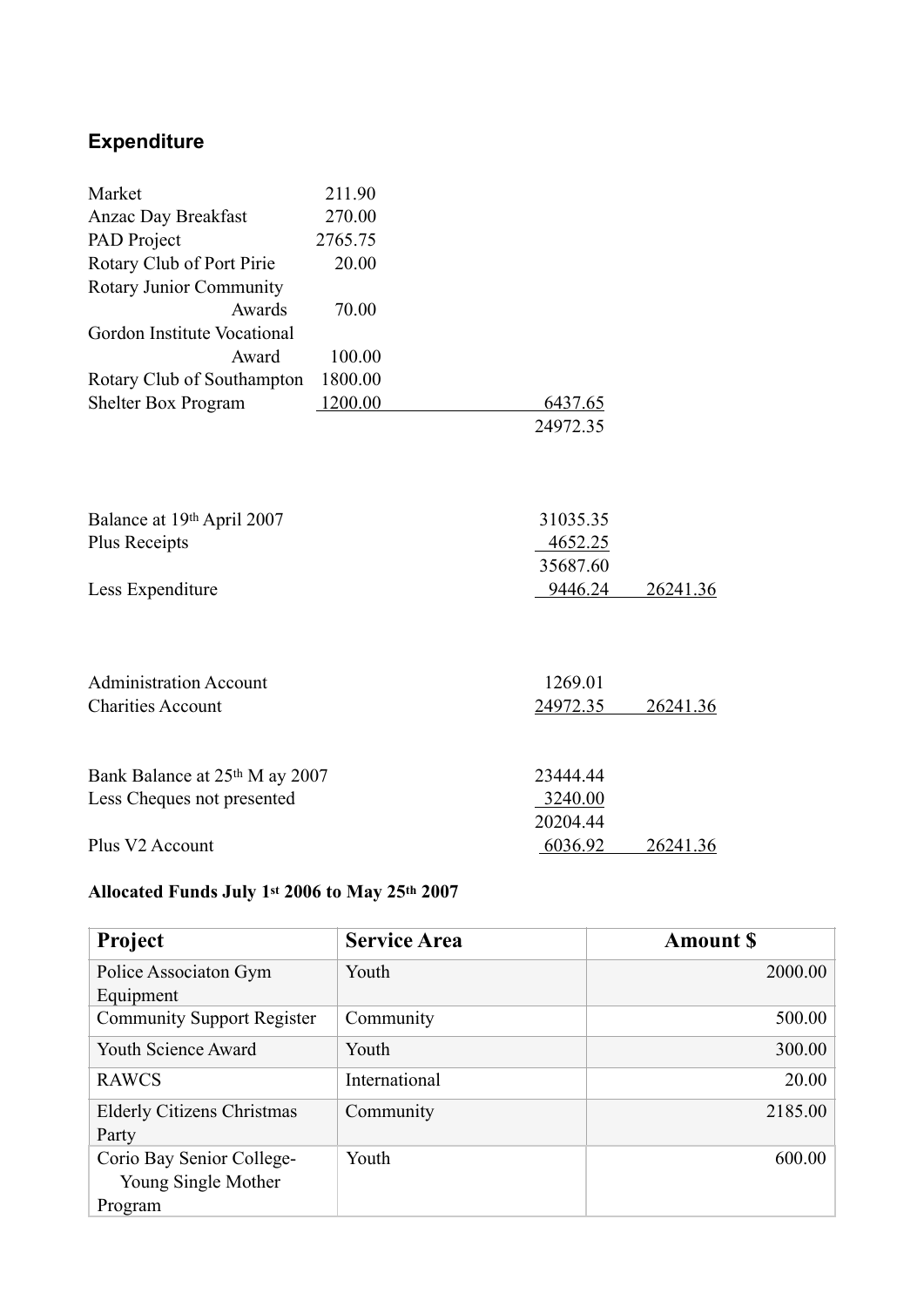| Youth Exchange                                                     | Youth                                                                     | 209.00                                                                                          |
|--------------------------------------------------------------------|---------------------------------------------------------------------------|-------------------------------------------------------------------------------------------------|
| Donations in Kind                                                  | International                                                             | 1500.00                                                                                         |
| <b>RYPEN</b>                                                       | Youth                                                                     | 450.00                                                                                          |
| PAD Project (includes 2765.00<br>donated<br>Funds)                 | Community                                                                 | 8319.00                                                                                         |
| <b>Anzac Day Breakfast</b>                                         | Community                                                                 | 270.00                                                                                          |
| Rotary Junior Community<br>Awards                                  | Youth                                                                     | 70.00                                                                                           |
| <b>Vocational Award Gordon</b><br>Institute                        | Youth                                                                     | 100.00                                                                                          |
| Biosands Project (joint project<br>with<br>Southampton RC Ontario) | International                                                             | 1800.00                                                                                         |
| Shelter Box Program                                                | International                                                             | 1200.00                                                                                         |
| Rotary Adventures in<br>Citizenship                                | Youth                                                                     | 925.00                                                                                          |
| Ocean Grove Neighbourhood<br>$Centre -$<br>Youth Program           | Youth                                                                     | 2000.00                                                                                         |
| <b>Funds allocated at time</b><br>of Report                        |                                                                           | 22448.00                                                                                        |
| <b>Committed Funds *</b>                                           |                                                                           |                                                                                                 |
|                                                                    | *Funds committed by Board that are awaiting further information or advice |                                                                                                 |
| <b>CFA</b>                                                         | Community                                                                 | 2000.00                                                                                         |
| <b>Surfside Primary School</b><br>Kitchen<br>Garden Project        | Youth                                                                     | 1000.00                                                                                         |
| Guide Dogs                                                         | Community                                                                 | 500.00                                                                                          |
| Rotary Peace Scholarship                                           | International                                                             | 5000.00                                                                                         |
| PAD Project                                                        | Community                                                                 | 3000.00                                                                                         |
| <b>SES</b>                                                         | Community                                                                 | 700.00                                                                                          |
| <b>ANNA CARA Hospice Care</b>                                      | Community                                                                 | 1000.00                                                                                         |
| <b>Funds still to be</b><br>allocated for 2006/07                  |                                                                           | 13200.00                                                                                        |
|                                                                    |                                                                           | Note: In 2007 - 08 we have a contribution to Neighbourhood House Youth Program of \$2000 as the |

3<sup>rd</sup> & final part of a commitment made in the 2004/05 Rotary Year

**Coral Barker Treasurer**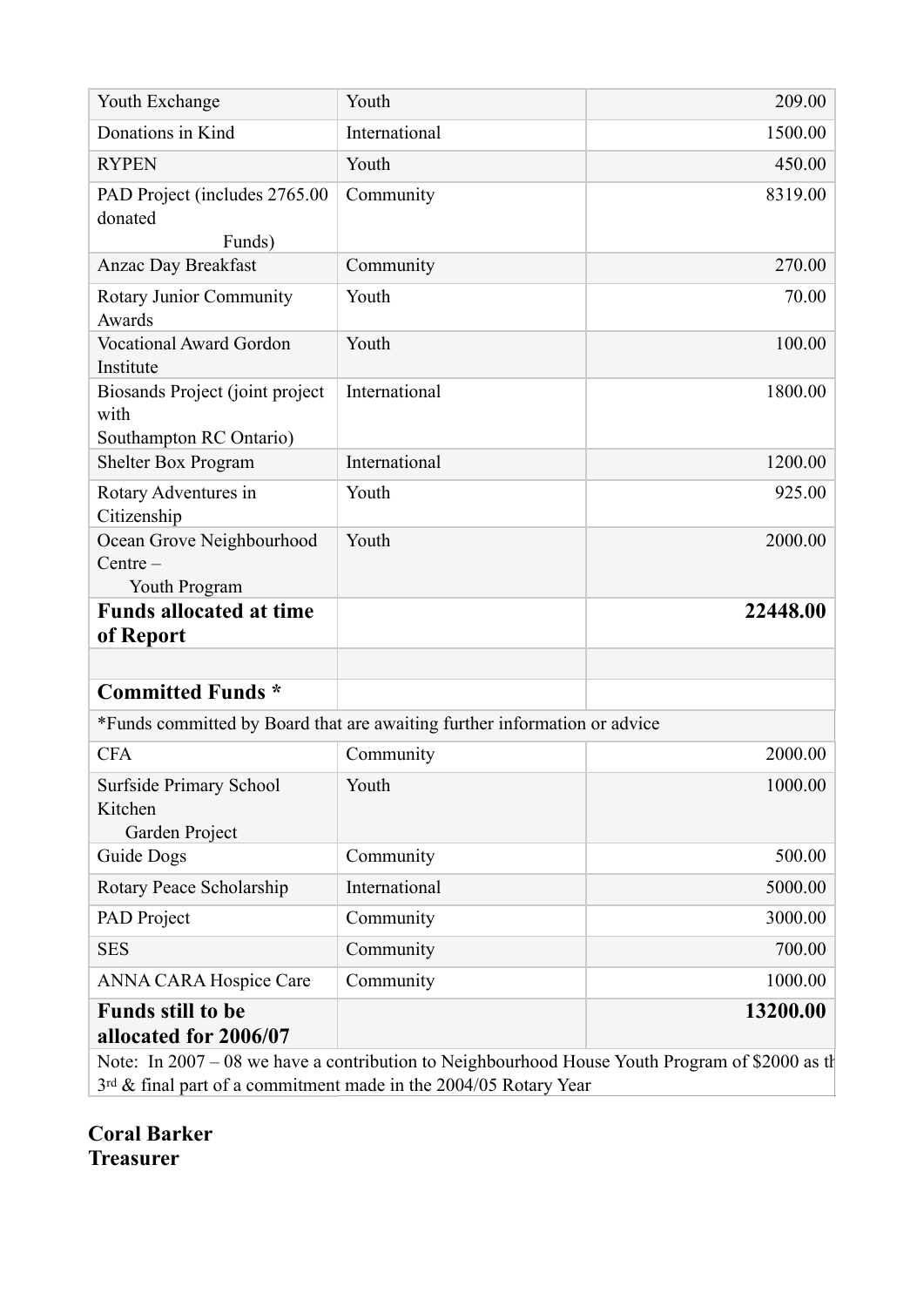# **Membership**

### **(Membership Recruitment, Induction, Orientation & Retention.)**

| <b>Facts &amp; Figures:</b>         |               |
|-------------------------------------|---------------|
| Membership at start of the year     | 43            |
| Plus new inductions                 |               |
|                                     | 50            |
| Less resignations                   | $\frac{2}{2}$ |
| Total membership at end of the year | 48            |
| Percentage increase for the year    | $11.63\%$     |

### **Inductions:**

We gained three experienced Rotarians from other clubs this year –

Ken Fleay from Ballarat East Club, previously a member of Beaufort Club where he was a charter member, Past President and former assistant D.G.

Noel Emselle from Footscray Club where he has been Vocational Director and Community Service **Director** 

Victor Harnath, previously from Broadford Club and Charlton, where he was Club President 1985-1986 and held a number of Directorships during his membership.

New members inducted during the year are –

Dennis Sanders (formerly a member of Apex & Lions), Ben Israel, Suzy Mann and Paul Gleeson, all of whom will be an asset to Rotary and Ocean Grove Club.

### **Resignations:**

Bob Jordan, who had been a member of the club for several years and had previously been a member of Geelong Rotary. Bob was no longer able to fit Rotary into his very busy work schedule and had to leave us.

Ken Wyatt, who had only been a member for a short while, relocated to Echuca.

We thank them both for their valuable contributions to the club whilst they were with us and wish them well for the future.

### **Leave of Absence:**

We currently have two members on extended leave of absence and we look forward to having them back with us next year.

### **Retention:**

We have a vibrant, energetic and committed club, enthusiastically and very capably led by President Richard this year so membership retention has not been an issue. Programs have been varied and of excellent quality, our venue is suitable and meals and service are first class, all of which contribute to a successful club.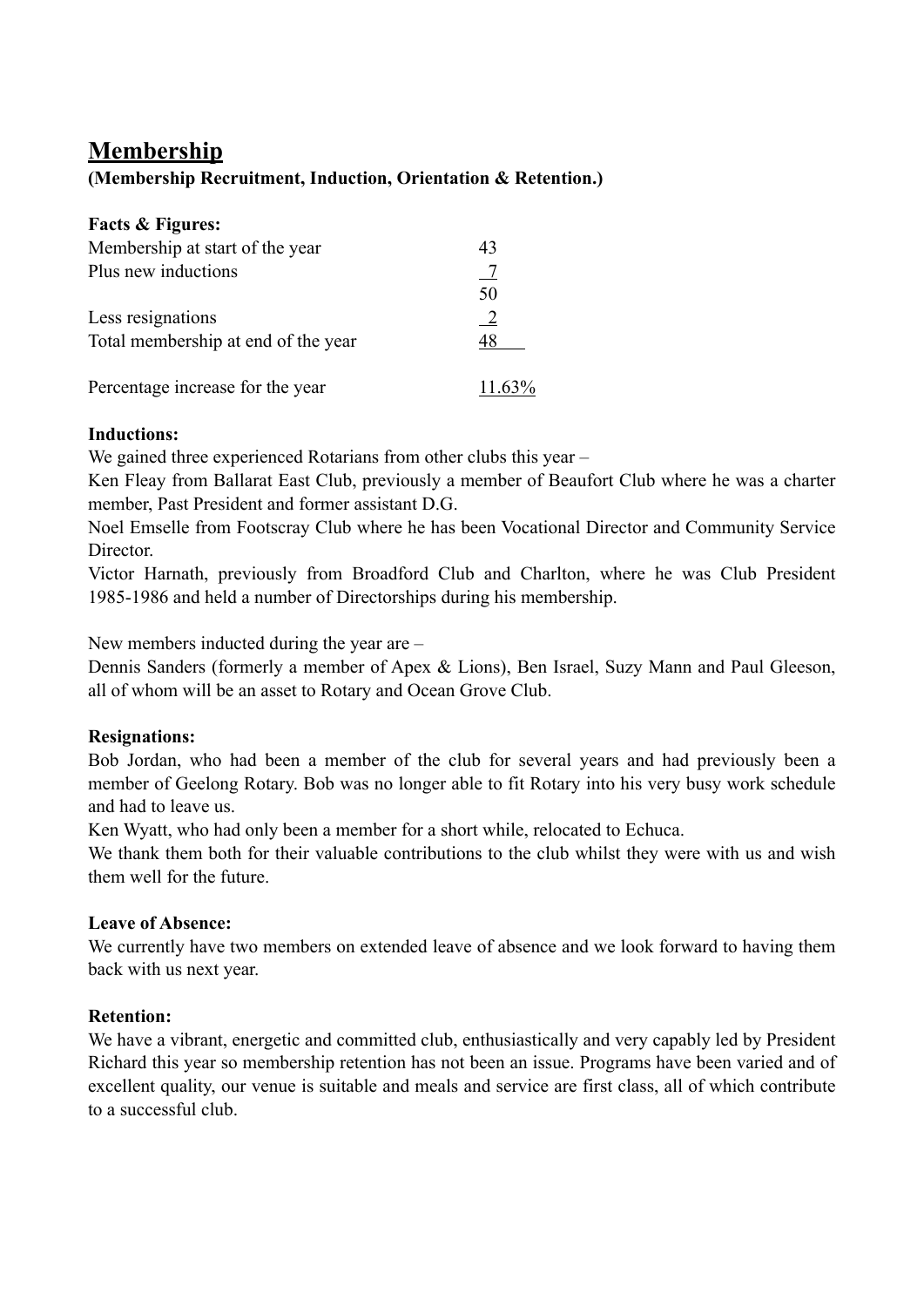#### **The Way Forward:**

Our target for the year was to induct ten new members so to achieve seven was a good result, particularly as we have others in the pipeline who will hopefully join next year. Geoff Brentnall must be congratulated for his efforts as he had a hand in the induction of nearly all of our new members this year. He has certainly thrown down the challenge to other members to give suitable prospects the opportunity to serve the community in Rotary.

I think in an area the size of Ocean Grove/Barwon Heads a suitable membership number could be 60 – 70 so we have a way to go. I urge all members to be on the lookout for people who have something to offer to Rotary and this club and ask you invite them to a meeting.

**Trevor McArdle. Director.** 

# **Publicity**

### **(Public Relations, Rotary Information, Bulletin and On-to-conference.)**

First, may I say that in a club of almost 50 members, each of the above tasks should be the responsibility of separate chairmen, but I have given my main focus to the bulletin, and the other duties have been secondary.

#### **Public Relations.**

Our club in particular and Rotary in general enjoys a very high standing in the community, with the Anzac Day breakfast as our most visible activity, followed by the Christmas dinner for elderly citizens. Community service working bees and the conduct of the Craft and Produce markets also keep the Rotary presence highly visible.

The Barwon Heads walk is, in my opinion, the only negative at present. The locality, standard of workmanship and the basic concept are of the highest standard, but the signage is a big disappointment, and our submission to Barwon Coast for an upgrade, has so far fallen on deaf ears.

#### **Rotary Information**

Our members have been kept regularly supplied with Rotary publications, and the bulletin contains Rotary information in every issue. We have inducted many new members in recent years, and the introductory literature provides excellent basic information.

In my opinion, the mentor system, whilst an excellent ideal, has not worked in practice, and should be pursued.

### **The Bulletin**

I enjoy writing and distributing the weekly newsletter, but I regret to say that I am not an editor, because no member has made any contribution during the past year, except a few dubious jokes, of which most are deleted. I have been surprised that board members make no contributions, and perhaps that is because, as a fellow member of the board, I am left to write my own copy. That will not apply in the coming year, but I think the board should elect a 'conduit' to the bulletin.

#### **On-to-conference.**

A very successful district conference was held in the DG's hometown of Warrnambool. Unfortunately, I had to cancel at the last moment. The next conference will be held at the opposite end of the district boundary, at Swan Hill, and should be a great success.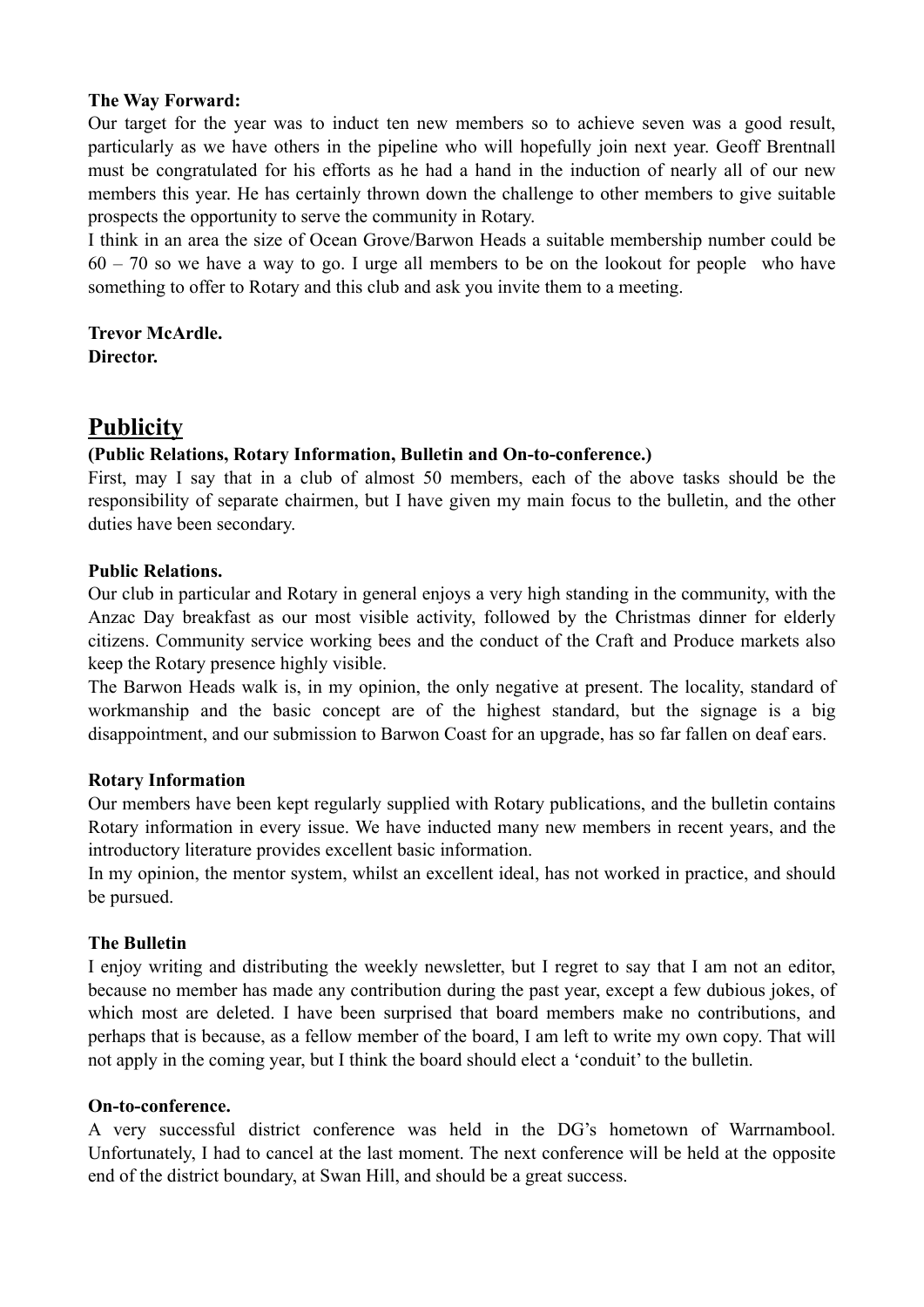Newer members of our club should be encouraged to attend. **I am confident that the club will go from strength to strength.**

**John Fox Publicity**

# **Rotary Foundation Report**

The Rotary foundation committee initiated a dinner for Paul Harris Fellows in the Geelong area as a way to bring these people together and at the same time raise some money for Foundation.

100 people attended a very successful function. The function was a celebration of Rotary Foundation, and recognised that the awarding of Paul Harris Fellowships makes a major contribution to the Foundation.

Speakers included the leader of a Group Study Exchange team and a Rotary scholar. Entertainment was provided by our own Wilma Andrews. Some \$900 was raised and all agreed that the function is worth repeating next Rotary year.

Rotary Foundation has continued to be an important part of the total Rotary program and retains a prominent place in Rotary thinking. **Geoff Chandler** on behalf of **Martin Geerings Director**

# **International Service**

Our club, like all Rotary Clubs, is obliged to be involved in international projects alone or in cooperation with other clubs. This year we've had the opportunity to participate in a number of ways:

**Donations in Kind.** In this Rotary Year we revived the practice of collecting goods for Donations-In-Kind. We made 5 collections gathering in excess of 7,000 books and several cubic metres of household goods, toys and clothing. My thanks go to all 18 members whose homes we visited. In particular the club should acknowledge the sterling contribution made to the DIK effort by John Wynn. Without his time, his truck and his energy our efforts may not have been so successful. There is also a small group within the club making regular visits to the depot to help with the sorting and packing. The group can always use a few more helpers. The importance of DIK is in my view under-rated and as observed by Anton during his address to the club, it is the only source of assistance that some of our neighbours get. Our financial support in paying for a container was a great boost to the district DIK effort.

**Joint Project with RC Southhampton.** The provision of water filtration tank systems in Central America (Dominican Republic) has been approved by the Board. \$Aus1800 has been sent as an equal share of the project cost. Essentially, the tanks are a low maintenance, low cost manner of providing clean water using natural resources combined with a little local education. More detail will be provided as it comes to hand from our sister club.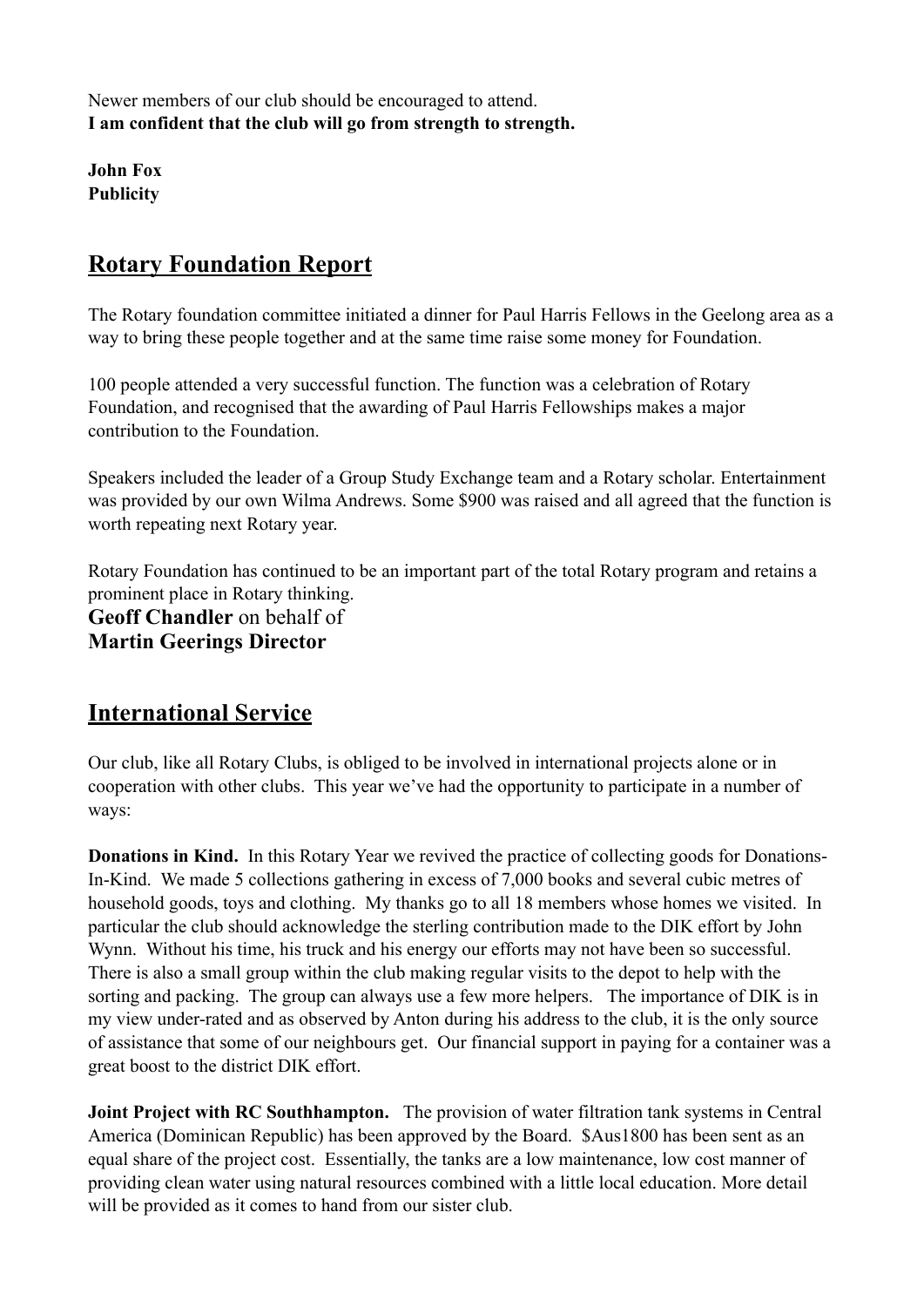**School Furniture to PNG.** Our appeal to local schools resulted in the collection of two truckloads (and Bill Walton's ute) of desks and chairs from the Ocean Grove Primary School. This was a great day out for the members who attended and got us some great publicity with several photos and a story in the Geelong Advertiser.

### **Shelter Boxes**.

We have also kicked in \$1200 for a shelter box to be deployed as needed to help the victims of natural disasters. Our box No is 2004 and its status can be tracked on the Shelter Box web site

**Tim Kemp Chairperson**

# **Youth Service**

#### **Committee**

Director: Tony Haines Members: Anne Browne, Margaret Campbell, Bob Smith, Suzy Mann, Paul Gleeson.

#### **Roy Rose Awards.**

Roy Rose Citizenship Awards were presented to five students at Bellarine Secondary College. These Awards are presented annually and are named after former member Roy Rose who was both a highly regarded Educator in the State Education system and valued member of our Club. This year's recipients were:

Mark Naylor Jessica Thompson Lucy O'Neill Andrea Hamblin C Holder

#### **Graham Bath Rotary Junior Community Awards.**

Again students from the Ocean Grove Primary School participated in the Rotary Junior Community Awards.

Following a decision of last years Board, the Awards have become the Graham Bath Junior Community Awards in recognition of Graham's outstanding service to the Community. Graham is acknowledged as being the Rotarian to introduce the Program to our Club. It was therefore very fitting that Graham's widow Wilma was able to present the Awards.

Recipients of the Awards were:

Stephanie Todd Bianca Myers Jordan Stewart Taran Dewar Mitchell Hudson

There are currently ten students involved in the 2007 Program. The program focuses on both Community Service and broadening Social Experiences. We look forward to their reports in October.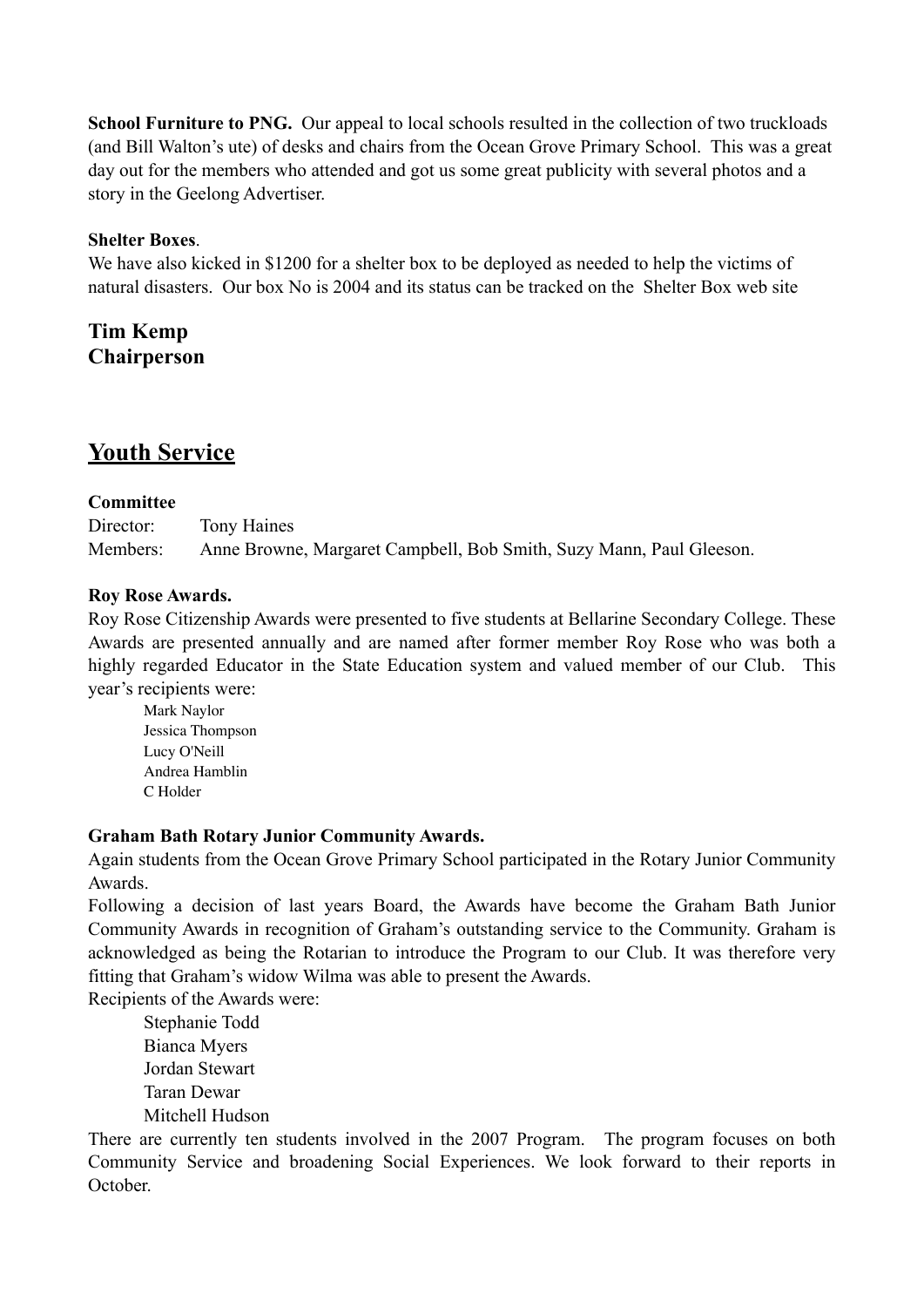### **Youth Exchange – Jan Howard.**

We were very pleased to welcome home our outgoing exchange student Jan Howard.

Jan's Exchange was to Brazil which is considered by many as a challenging country for an Exchange. Jan however made excellent use of her time in Brazil and was an outstanding representative of our Club and Country.

Her report to members was both interesting and enjoyable.

#### **Youth Exchange as a Club Program.**

Concerns about the relevance of the current Youth Exchange Program have been expressed by some members during recent times.

To address this matter, feedback from members was sought and presented to the Board which after consideration, agreed not to be involved in the Program in its current form.

Many positive suggestions were made by members and these were discussed with District Governor Andrew Suggett who agreed to pass them onto the District Youth Committee.

#### **RYPEN.**

Our Club was able to sponsor three students to attend the District's RYPEN weekend Seminar. The participating students were

Paul Liistro from Christian College,

Brandon Davey and,

Guy Tyzack both from Bellarine Secondary College.

The Seminar was organized by the Rotary Clubs of Mount Gambier Lakes and Millicent and was held at the Blue Light Camp at Southend in South Australia.

Brandon and Guy were able to present an excellent Seminar Report to Members.

### **Ocean Grove Neighbourhood Centre.**

The Ocean Grove Neighbourhood Centre has been able to 'revive' their Youth Program which involves weekly 'Friday Drop In' meetings with trained Youth workers. This year the group will also be involved in a camp activity.

Rotary funding has enabled this program to move forward and the Neighbourhood Centre is grateful for our Club's support.

#### **Adventure in Citizenship.**

Anthony List from St Ignatius College has been selected to participate as our Club's nominee in the Adventure in Citizenship Program. If selected by the organizing body, Anthony will spend a week in Canberra with 48 other Rotary selected students from all over Australia.

The program runs from 11th August to 18th August and focuses on Canberra institutions and opportunities to experience the parliamentary process in action.

We trust that Anthony, if selected, has an enjoyable and worthwhile experience in Canberra.

#### **Siemens Science Experience**

At the time of the preparation of this Report, local schools are being sought to nominate four Year 9 students to participate in the Siemens Science Experience Programs being conducted at the Gordon Institute of TAFE in October and at the Marine Studies Centre in January.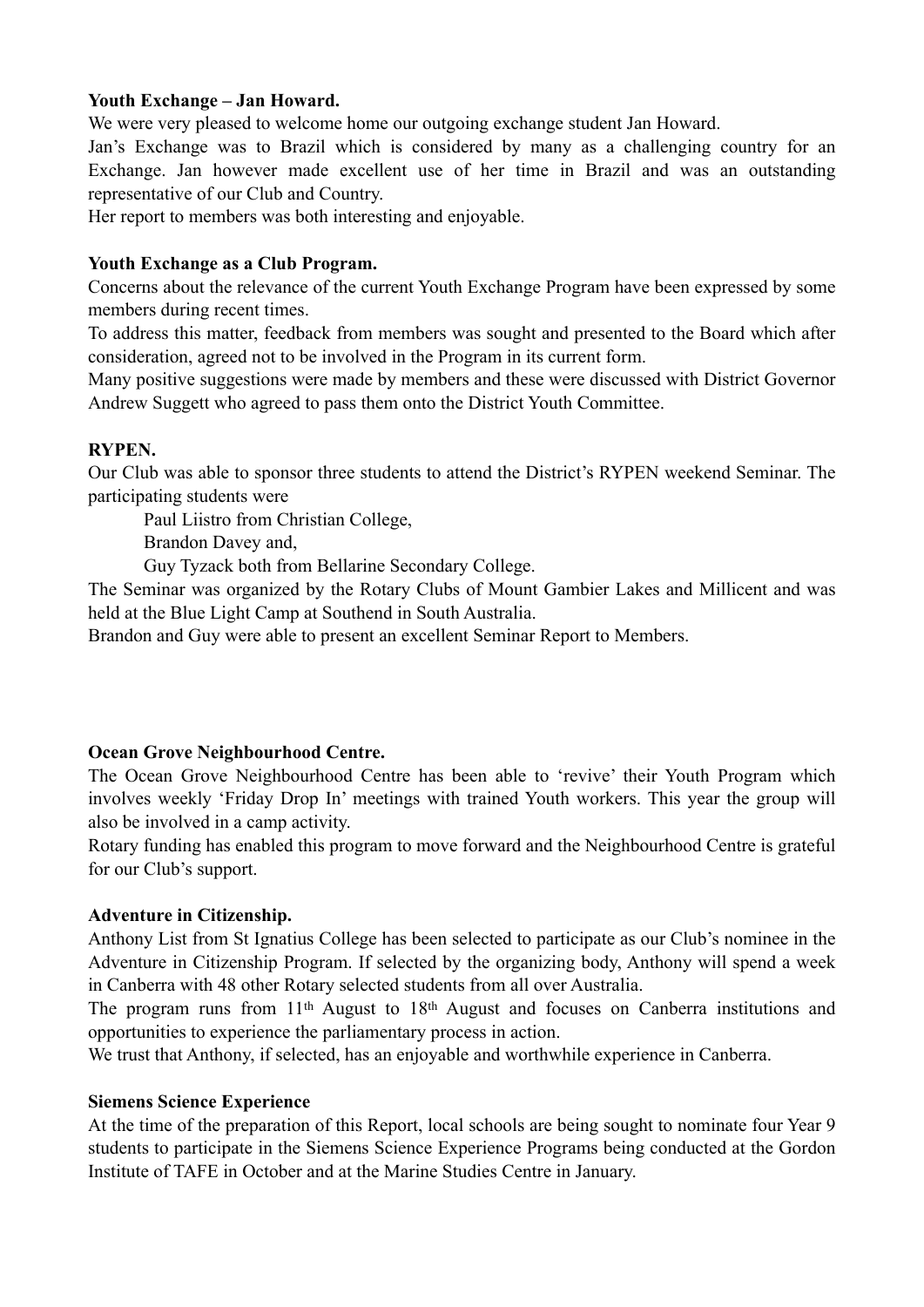Disappointments have been

the inability to identify a young person for the Rotary Youth Leadership Program (RYLA), and School's response to nominate suitable student(s) for the National Youth Science Forum. This is a program for very talented students. I am advised that only one in six applicants are accepted for this program.

### **Tony Haines Youth Committee Chairman**.

# **Community Service**

Chairperson: Marion Walton

Members: Leigh Hollaway, John Wynn, Bill Steaines, David Cooke, Bob Jordan, Judy Greer, Rod Birrell, Bill Walton, Tim Kemp, Rod Bush, Colin Brown, Alison George, Alex Magee, Ken Wyatt, Wal Kelly.

This year has seen us out and about in the community doing smaller projects which I think is fantastic. More projects mean better recognition in the community.

Two working bees in a pensioner's back garden Clean up and gardening at Ocean Grove Neighbourhood Centre Red Cross Calling ( \$4000 ) Volunteer Marshalls and Drivers at the Transplant Games CPR update Bowl Scan (delivering and collecting kits) Marshalls at the Ladies International Cycling Race in Barwon Heads Volunteering at the Sea Food Fest Queenscliff (14 members and 3 partners) Selling of raffle tickets (Geoff Ford and his helpers) Organ Donation Awareness Donation to Police Boys Club Boxing Program Talking with the Barwon Heads Community Garden Project (more next year) Donation to Surfside Primary School who are starting a Stephanie Alexander Garden project next year.

I wish to highlight **three** special projects that keep Rotary's profile high in the community. Anzac Day Dawn Service Breakfast. This is getting bigger each year. John Calnin and his team of 13 cooked and served 144 egg and bacon sandwiches which is very much appreciated by the RSL members and the community.

Our Seniors Citizens Christmas Party this year was held at the Ocean Grove Hotel. 100 Seniors enjoyed their Christmas meal followed by entertainment and fellowship. Thankyou to our members for helping on the night as waiters and drivers. This event is also getting bigger each year.

Our PAD (Public Access Defibrillator) project with a huge thankyou to Wal Kelly and his team, our club has now installed 4 Defibrillators in Ocean Grove and discussions are underway for another 2 to be installed later in the year. We also have a club Defibrillator that is with us at all club events. Wal and Val have showcased our project at service clubs as well as our Rotary Conference in Warrnambool. This has created a lot of interest.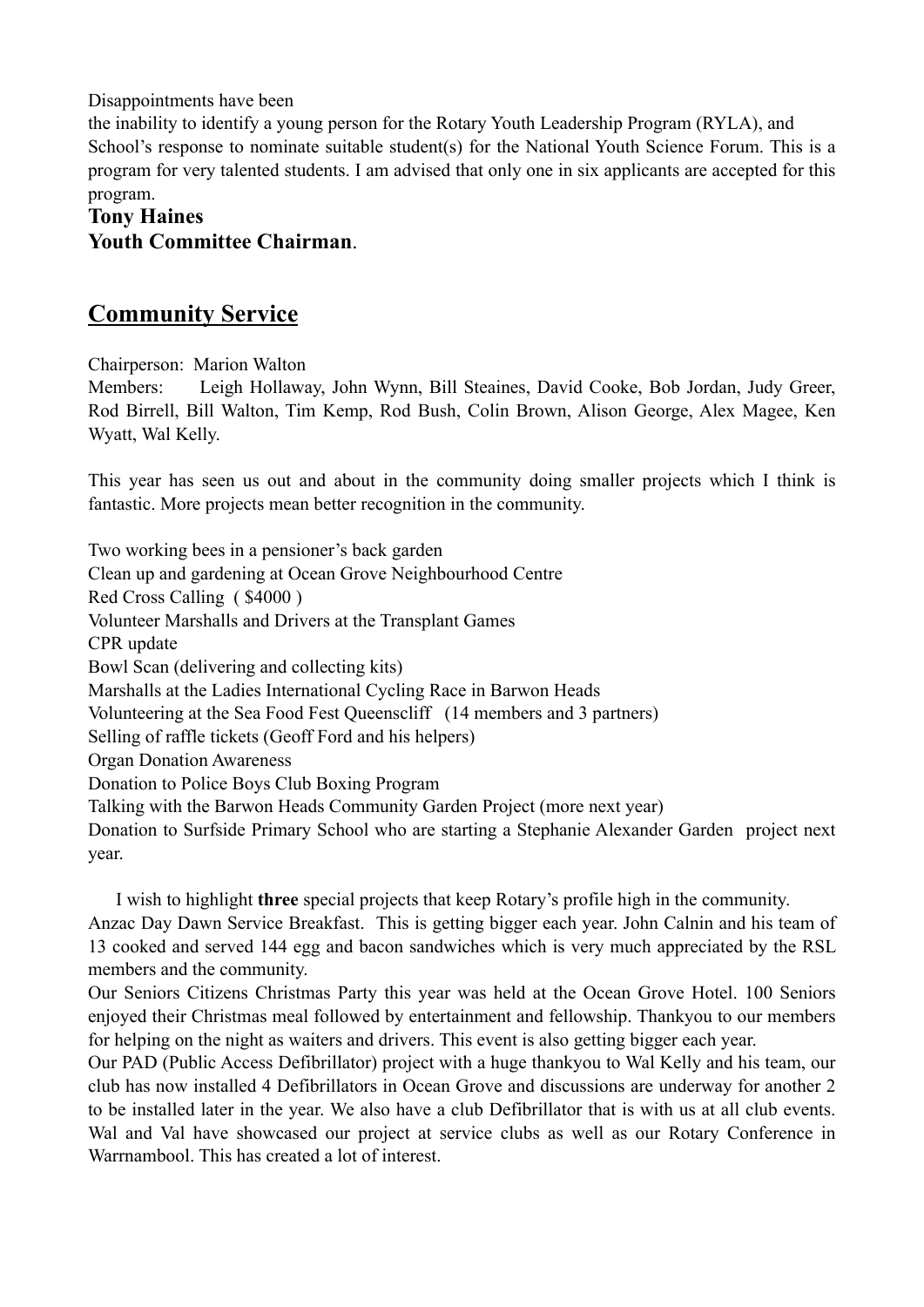Unfortuantley, we had to vacate our shop front at Market Place in August. This space was used to highlight Rotary. It was another project that Wal Kelly had taken an extremely active role in establishing and using effectively.

We also produced some brochures about the PAD project as well as DRABCD action plans and first aid priorities with local sponsorship.

I would like to acknowledge and thank all Rotarians who have helped when asked. This has made my job a pleasure.

**Marion Walton Chairperson**

# **Vocational Service**

Peter Cullen started the year as Director for Vocational Service. He initially chaired a committee of 3 (with Geoff Chandler and David Tyrell) when the group was formed. I joined later in the Rotary year and have been seconded into the Chairperson's role for the last 4 months of 2006-07 when Peter was granted leave-of-absence.

Achievements of the VOCATIONAL SERVICE group for the year were as follows;

A "Pride in Workmanship" Award was made to David Jantzen ("Dutchy"), a motor mechanic from Barwon Heads.

A Geelong Regional Training Award for Cert III Business Studies was to Emma Buckler, a student of the Gordon Institute, was funded by a grant from our club

Job talks were given by Club members

Other activities considered but not achieved were, workplace visits, a first aid course.

I look forward to a more productive 2007-8.

**Noel Emselle Chairperson**

# **Fundraising**

Another year has passed and our market still continues to be successful by assisting our club in their fund raising endeavours. Congratulations to Judy and her team for an excellent effort with the stallholders and also the raffles. Thanks to John Webb and Mitre 10 for the raffle voucher each month and to those who worked hard on the cray raffles.

The car raffle was again a major fund raiser and thanks goes to Geoff Ford and his team of helpers who worked hard and on some very hot days to make our club the envy of the other district clubs for the number of tickets sold.

Our weekly raffle doesn't happen by itself and thanks to Hans for looking after it, even if our President forgets it from time to time.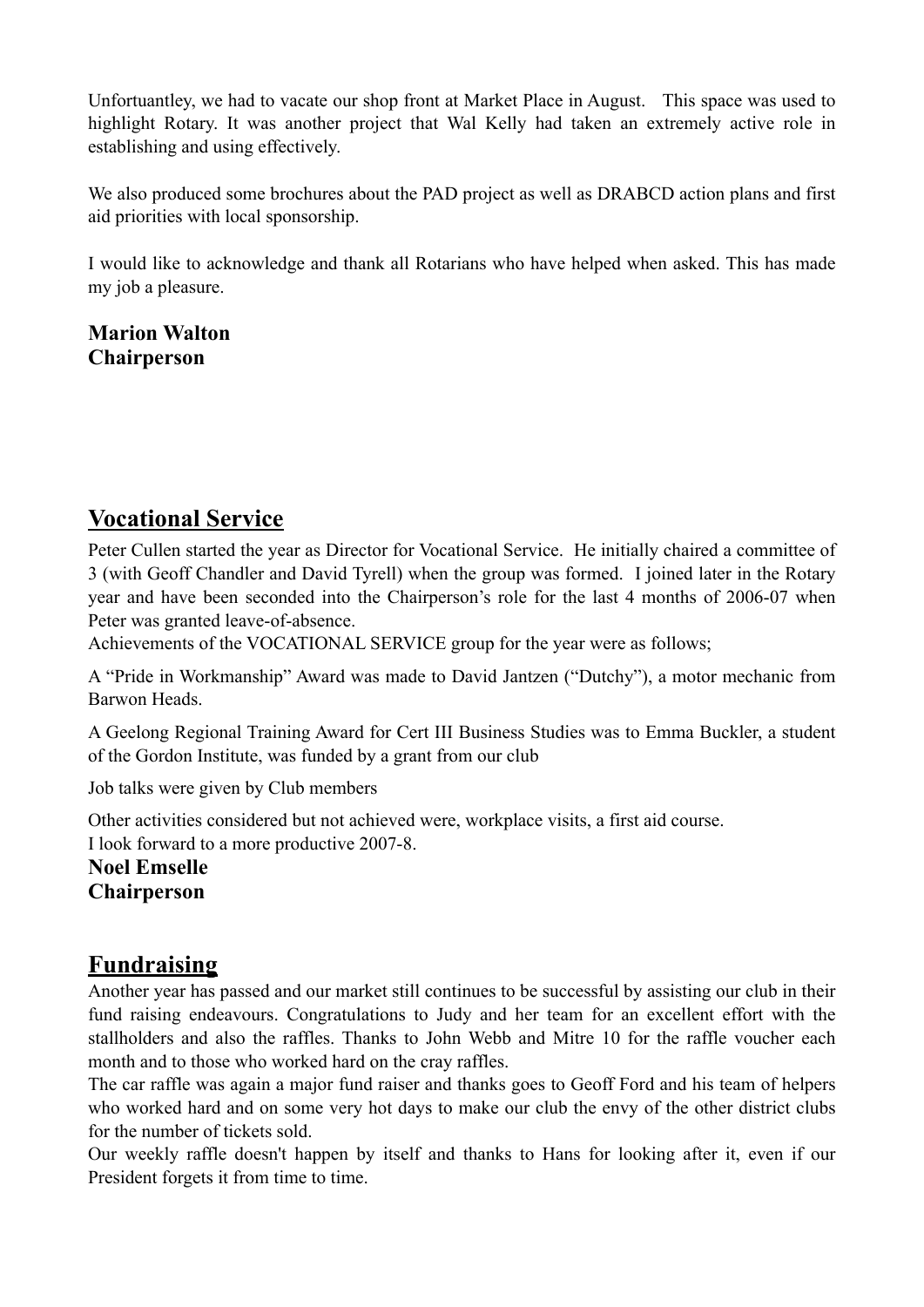Peter H. and Charles with the assistance of Rod Bush again ran the successful Melbourne Cup sweep and their efforts were appreciated.

A new fundraiser was introduced this year with the marshalling at the Ladies bike race. This was a very easy and enjoyable fundraiser and from information received back from the organizers, I believe we will be invited to do it again next year, together with other events if we wish. Many thanks to those who assisted.

With the hard work of all members we have again been able to distribute funds both locally and overseas and it is allowing our club to be held in high esteem within our community.

Thank you all. **John Calnin Chairperson**

# **Market**

The 2006-2007 Market Season got off to an excellent start despite the loss of a number of regular stallholders of the last few years for various reasons such as scaling down businesses, ill-health and ageing. Fortunately we picked up some new stallholders including a Hot/Cold Food vendor.

This year we held 7 markets – October to Easter Monday (early April) and excluding a market on the first Sunday of April. Weather conditions were generally favourable for the entire season and the mosquito problem of the last few years had been overcome.

Stalls averaged 69 per market, down a little on the last few years. The Easter Market continued to be successful with 109 sites occupied. Vehicles averaged approximately 700 per market. Income from site bookings and the Raffle amounted to \$13,558 (down on last year but with one less market). Tim Kemp and his team continued with the financially successful Cray/Meat Spins at most markets, the Cray spins being the most popular.

The markets again ran successfully using teams to carry out the required tasks under a team leader, who was automatically a member of the Market Committee. Thanks to the Leaders and their teams for looking after their areas of responsibility.

Prior to the commencement of the season work was done on a renumbering of the sites and this assisted market managers and stallholders in locating sites more easily. Thanks to the helpers!

### **Special thanks go to Rtn. John and Prue Webb for their continued support, and generosity, in the sponsoring of the monthly Mitre 10 Raffle during the market season.**

Again thanks to all the team leaders for so reliably looking after that aspect of the market for which you were responsible, Rod Bush for his computer expertise and stepping in as market manager when needed and all club members who took turns on the various rosters– a great effort.

Preparations have now begun for the 2007/2008 Market Season. New ideas to ensure the ongoing success of our market would be most welcome.

### **Judy Greer Chairperson**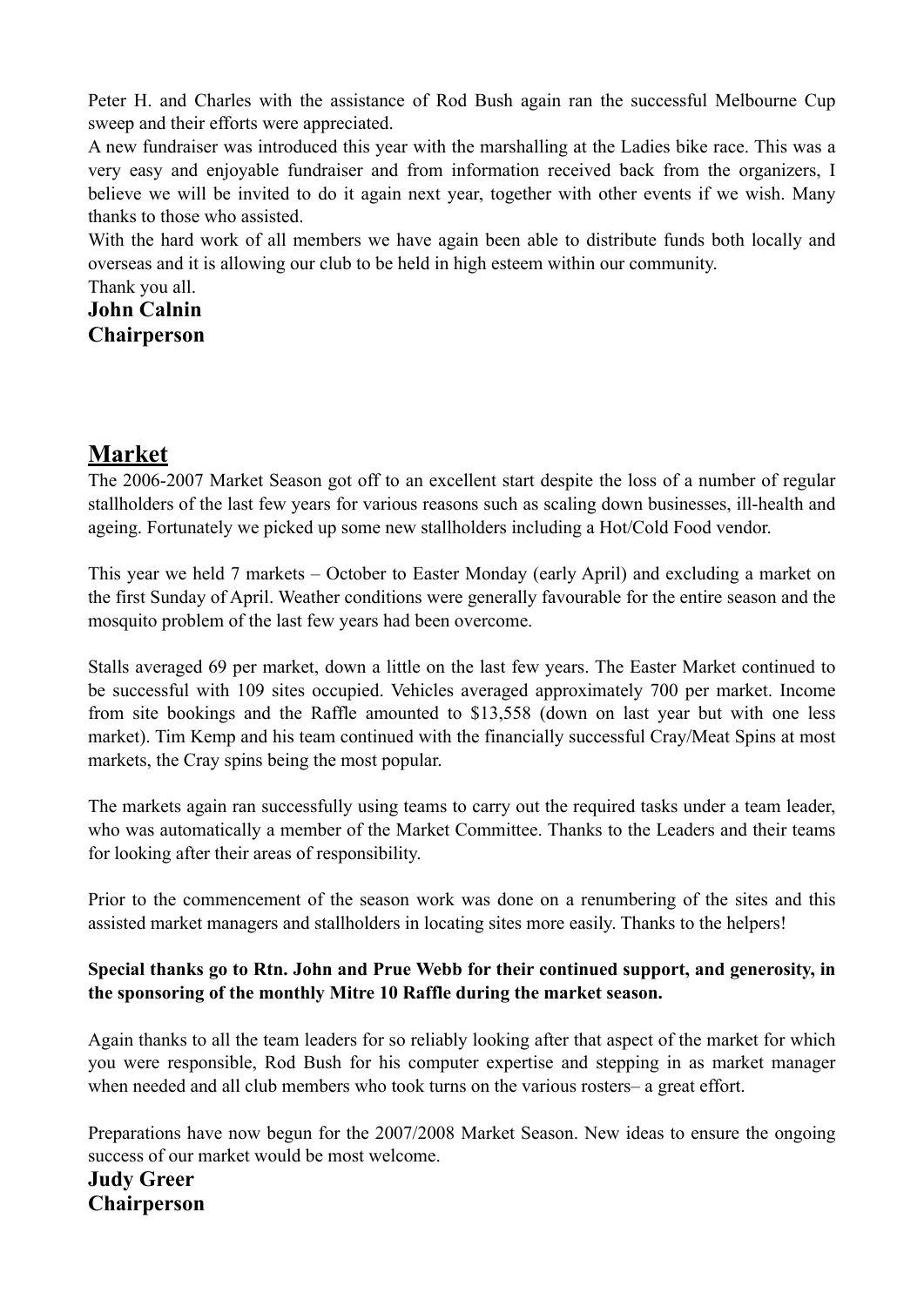## **Programme**

### **July 2006**

| $4th$ July:              | Change-over Night at Barwon Heads Golf Club                                     |
|--------------------------|---------------------------------------------------------------------------------|
| $11th$ July:             | Marconi and 100 years of radio – Calvin Lee                                     |
| $18th$ July:             | Club Assembly                                                                   |
| $25th$ July:             | Ocean Grove Structure Plan – Tim Hellsten, Team Leader Strategic Planning, City |
|                          | of Greater Geelong                                                              |
| <b>August</b>            |                                                                                 |
| $1st$ August:            | World Cup Soccer in Germany – Alex Magee                                        |
| 8 <sup>th</sup> August:  | Bellarine Police Community Support Register – Ann Nichol                        |
| $15th$ August:           | Membership – Trevor McArdle                                                     |
| 22 <sup>nd</sup> August: | Fly Fishing – Trevor Mueller                                                    |
| 29th August:             | Teaching in the Maldives – Richard Barras                                       |
|                          |                                                                                 |

### **September**

| $5th$ September: Sounds Amazing (Local CD production for children & therapeutic | hypnosis) |
|---------------------------------------------------------------------------------|-----------|
| - Brian and Rosemary Hamilton                                                   |           |
| 12th September: A Financial Life Plan – Helen Butteriss and Colin Brown         |           |
| 19th September: Immigration Issues – Bob MacDonald                              |           |
| 26th September: National Youth Science Forum – Hannah Ervin                     |           |

### **October**

| 3rd October: Rotaract – Kristine James, Cheryl Bellman and Steve Clark |
|------------------------------------------------------------------------|
| 10th October: Climate Change – Janet Dean                              |
| 17th October: Club Assembly                                            |
| 24th October: Junior Community Service Awards                          |
| 31 <sup>st</sup> October: District Governor Visit                      |

### **November**

 7th November: Melbourne Cup Celebration 14th November: My time in the Citizens Military Forces (Army Reserve)-John Fox 21st November: Teenage Coach – Nigel Lane 28th November: The Chef speaks – Jon Mazloum

### **December**

5th December: Christmas Dinner for the Elderly 12th December: Psychological Profiling – Margaret Scott 19th December: Christmas Party 26th December: No meeting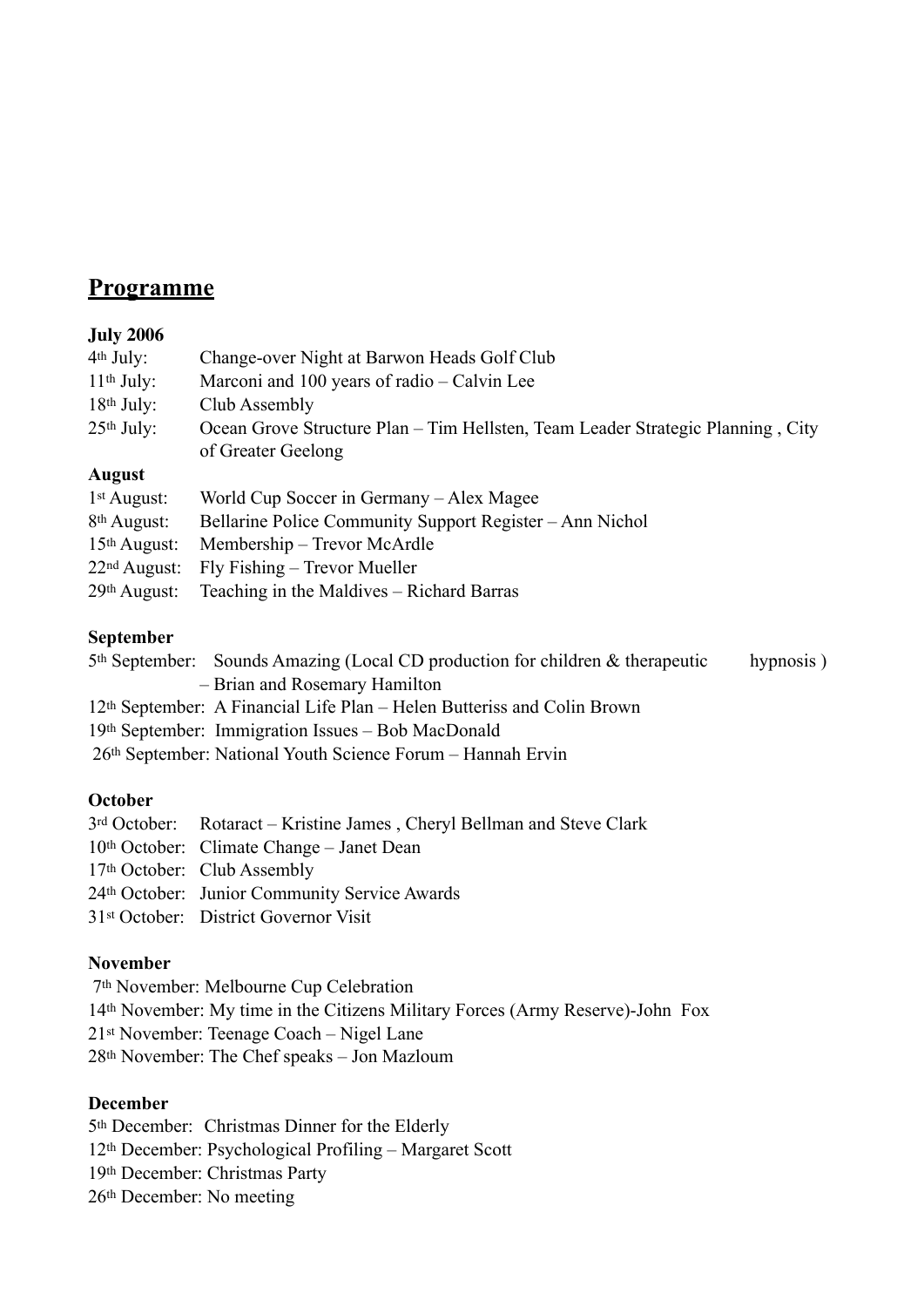| <b>January 2007</b>      |                                                                                           |
|--------------------------|-------------------------------------------------------------------------------------------|
| 2 <sup>nd</sup> January: | No meeting                                                                                |
| 9th January:             | Summer fellowship                                                                         |
| 16th January:            | Summer fellowship                                                                         |
| 23rd January:            | Summer fellowship                                                                         |
| 30th January:            | Summer fellowship                                                                         |
| February                 |                                                                                           |
|                          | 6th February: The Country Fire Authority and the Community – Cindy Harrison-Roberts       |
|                          | 13th February: Southampton (Canada) Rotarians at Alison George's place                    |
|                          | 20th February: Christian College's award winning Science & Engineering Project PLUS Keith |
|                          | Nixon's Joint Service Project Proposal                                                    |
|                          | 27th February: Donations in Kind Depot Operation - Anton Van Doornik                      |
| March                    |                                                                                           |
| 6th March:               | <b>Red Cross Calling</b>                                                                  |
| 13th March:              | Group Study Exchange team member to New York State, U.S.A. - Paul Northey                 |
|                          | who works at Barwon Water                                                                 |
| 20th March:              | Club Assembly  on from conference !                                                       |
| 27th March:              | Guide Dogs Victoria – Colleen Knowles with her Guide Dog Oban                             |
| <b>April</b>             |                                                                                           |
| 3rd April:               | Employing the disabled using the 'dal' model - Marie Kuchenmeister                        |
| 10th April:              | My time as an International Exchange Student in Brazil - Jan Howard                       |
| 17th April:              | Water down the drain ! - Alan McKenzie                                                    |
| 24th April:              | Walking the Kokoda Trail - Paul Featherby                                                 |
| <b>May</b>               |                                                                                           |
| 1 <sup>st</sup> May:     | VicRoads on the Barwon Heads Bridge $\&$ other issues – Duncan Elliott                    |
| 8 <sup>th</sup> May:     | R.Y.P.E.N. - Brandon Davey and Guy Tyzack                                                 |
| 15 <sup>th</sup> May:    | Dinner at Davidson Restaurant, the Gordon TAFE's training restaurant in Fenwick           |
|                          | St, Geelong.                                                                              |
| 22 <sup>nd</sup> May:    | Global Study & International Project in Vietnam - Katrina Page                            |
| 29th May:                | City of Greater Geelong Planning Issues - Cr. Rod MacDonald                               |
| June                     |                                                                                           |
| 5 <sup>th</sup> June:    | New members, Rotary so far - Suzy Mann, Ben Israel and Dennis Sanders                     |
| 12 <sup>th</sup> June:   | African Refugees in Geelong - Barbara Peek                                                |
| 19th June:               | The Annam Cara Hospice - Michelle Van Leisum                                              |
| 26th June:               | Channel Deepening Project – Speaker from the Port of Melbourne                            |

My thanks go to my committee members, Colin Brown, David Tyrrell and Charles Dawborn, for their assistance, particularly during my two month absence overseas .

### **Geoff Brentnall Programme Chairman**